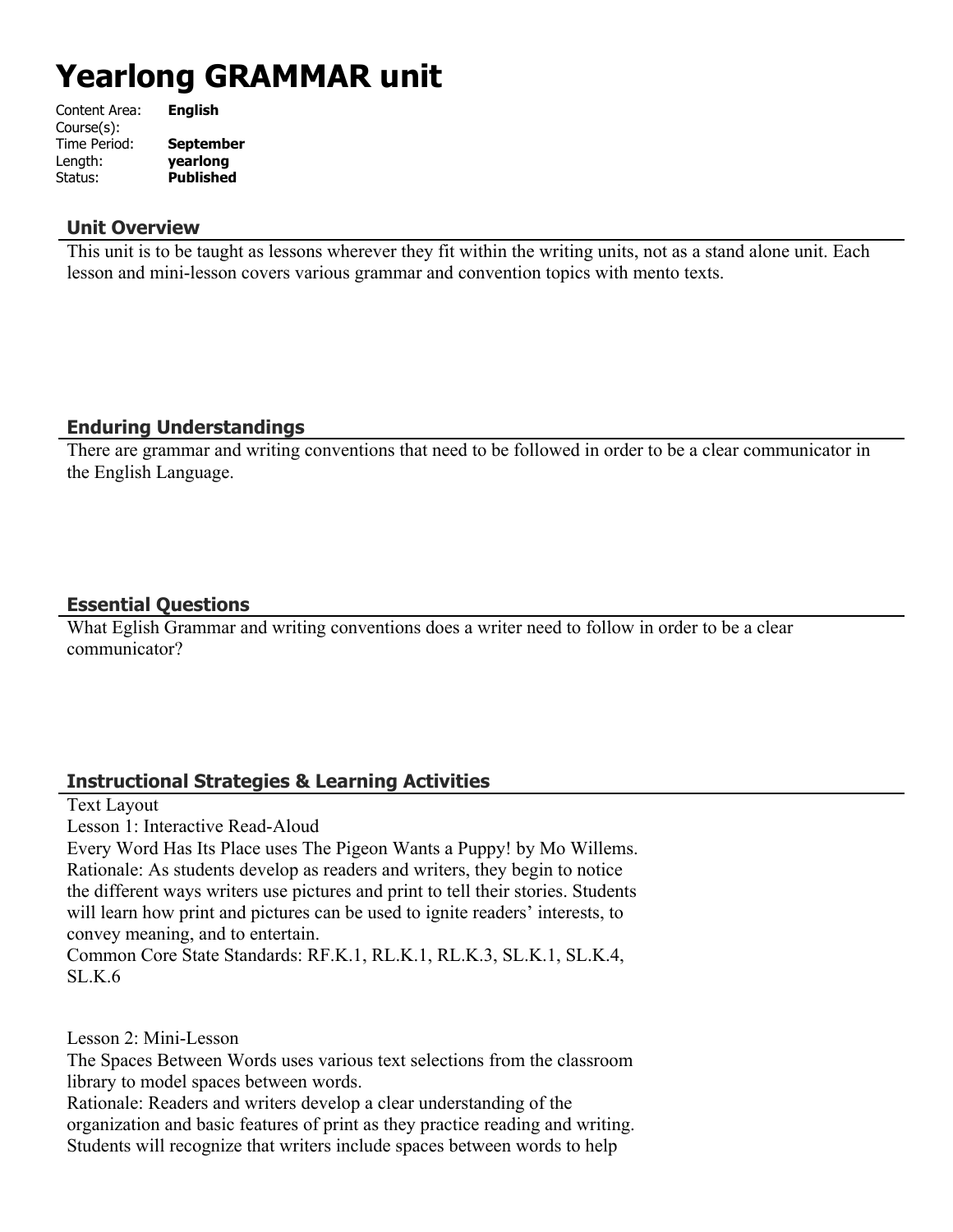readers understand the writers' messages and gain meaning from the text. Common Core State Standards: RF.K.1, SL.K.1, SL.K.4, SL.K.6, W.K.3, W.K.8

Capitalization

Lesson 1: Interactive Read-Aloud Let's Take a Look! uses Matthew A.B.C. by Peter Catalanotto. Rationale: Students develop as readers and writers as they begin to notice and analyze the differences between capital, or uppercase, letters and lowercase letters. Students will identify capital and lowercase letters and will begin to notice how capital letters are formed. Common Core State Standards: L.K.2, RL.K.1, RL.K.3, SL.K.1, SL.K.4, SL.K.6

Lesson 2: Interactive Read-Aloud Being First Is Important uses If You Were a Capital Letter by Trisha Speed Shaskan. Rationale: Kindergarten students learn how to write their names correctly, with the first letter capitalized. Students will recognize that everyone's first, middle, and last names begin with capital letters. Common Core State Standards: L.K.2, RI.K.1, SL.K.1, SL.K.4, SL.K.6

Mentor Texts David Gets in Trouble by David Shannon If You Were a Capital Letter by Trisha Speed Shaskan If You Were a Noun by Michael Dahl Lucky Song by Vera B. Williams Matthew A.B.C. by Peter Catalanotto Max's Words by Kate Banks My Mom by Anthony Browne The Pigeon Wants a Puppy! by Mo Willems So Much! by Trish Cooke Yo! Yes? by Chris Raschka Shared Texts "A Baseball Kind of Day" "A Cloudy Day" "My Birthday Party"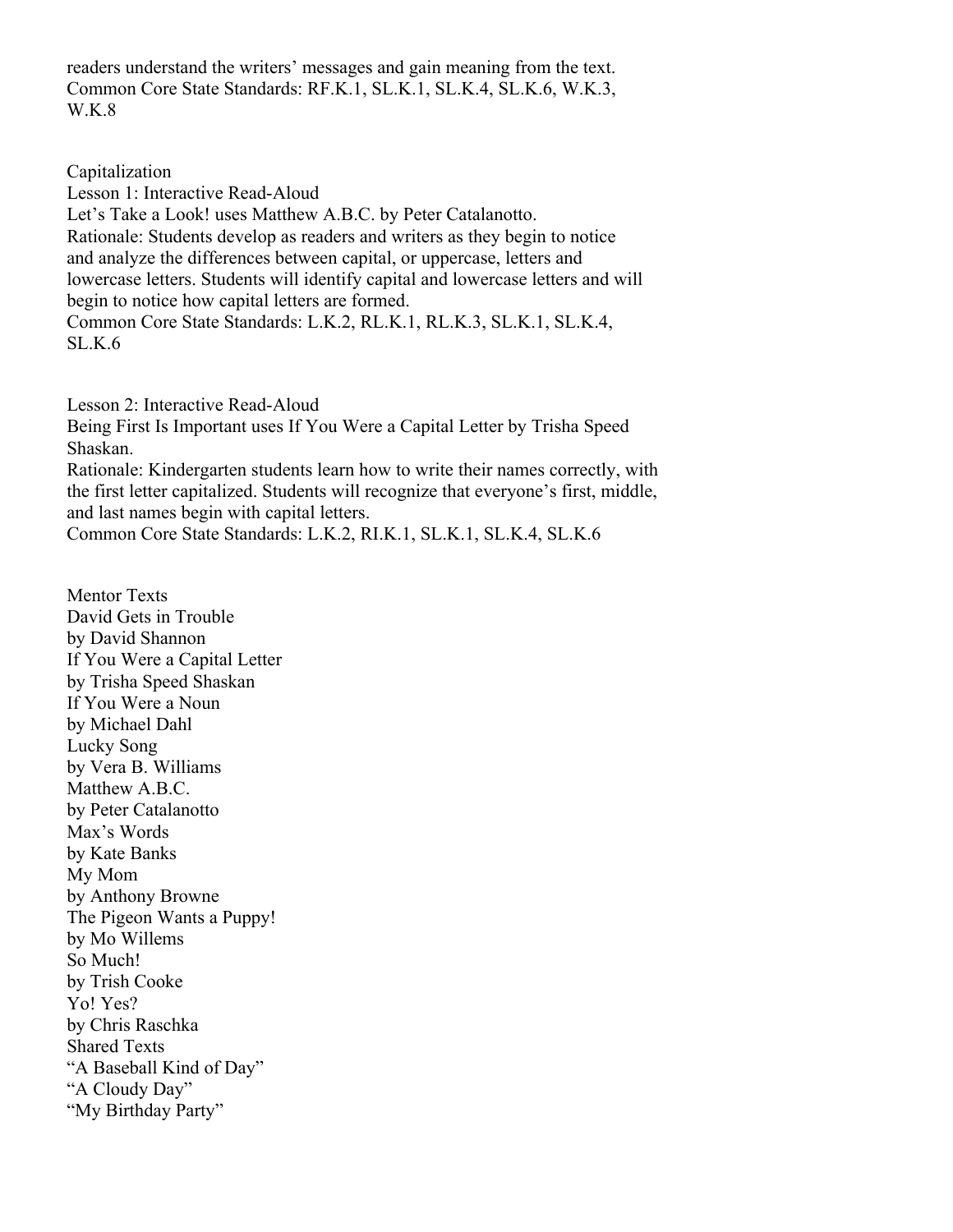Lesson 3: Interactive Read-Aloud

"I" Stands Tall uses So Much! by Trish Cooke.

Rationale: Students take another step in their development as readers and writers when they begin to notice that

the word "I" is always written with a capital letter. Students will remember to use a capital letter every time they

write the word "I."

Common Core State Standards: L.K.2, RL.K.1, RL.K.3, SL.K.1, SL.K.4, SL.K.6

Lesson 4: Mini-Lesson

Let's Hunt for Capitals uses If You Were a Capital Letter by Trisha Speed Shaskan.

Rationale: Readers and writers recognize how rules for capitalization help them understand and communicate clear

meanings. Students will recognize, form, and use capital letters in the first letter of first, middle, and last names and

in the word "I." Students will also be exposed to one additional use of capital letters: the first letter of the first word

in a sentence.

Common Core State Standards: L.K.2, RI.K.1, SL.K.1, SL.K.4, SL.K.6, W.K.3, W.K.5, W.K.8

Lesson 5: Mini-Lesson

Days and Months Are Important, Too! uses If You Were a Capital Letter by Trisha Speed Shaskan. Rationale: Kindergarten students add to their capitalization toolbox by noticing additional rules connected to capitalization. Students will recognize that capital letters are also found in the first letters of days of the week and

months of the year.

Common Core State Standards: L.K.2, RI.K.1, SL.K.1, SL.K.4, SL.K.6, W.K.3, W.K.5, W.K.8

Punctuation

Lesson 1: Interactive Read-Aloud

What Do We Notice About the End of a Sentence? uses Yo! Yes? by Chris Raschka.

Rationale: Writers use end marks—periods, exclamation points, and question marks—to add meaning to their sentences. Readers need end marks to help them know when to stop and how to say the words. Students will begin to notice and recognize end marks and the effects they have on readers.

Common Core State Standards: L.K.2, RL.K.1, RL.K.3, SL.K.1, SL.K.4, SL.K.6, W.K.3, W.K.5

Lesson 2: Interactive Read-Aloud

Notice and Name End Marks uses David Gets in Trouble by David Shannon.

Rationale: Writers use periods, question marks, and exclamation points to identify sentences that simply tell, that

ask a question, or that show excitement or emotion. These end marks also tell readers when to pause and how to

read the words. Students will continue to notice and recognize end marks and the effects they have on how we understand and read words and sentences.

Common Core State Standards: L.K.2, RL.K.1, RL.K.3, SL.K.1, SL.K.4, SL.K.6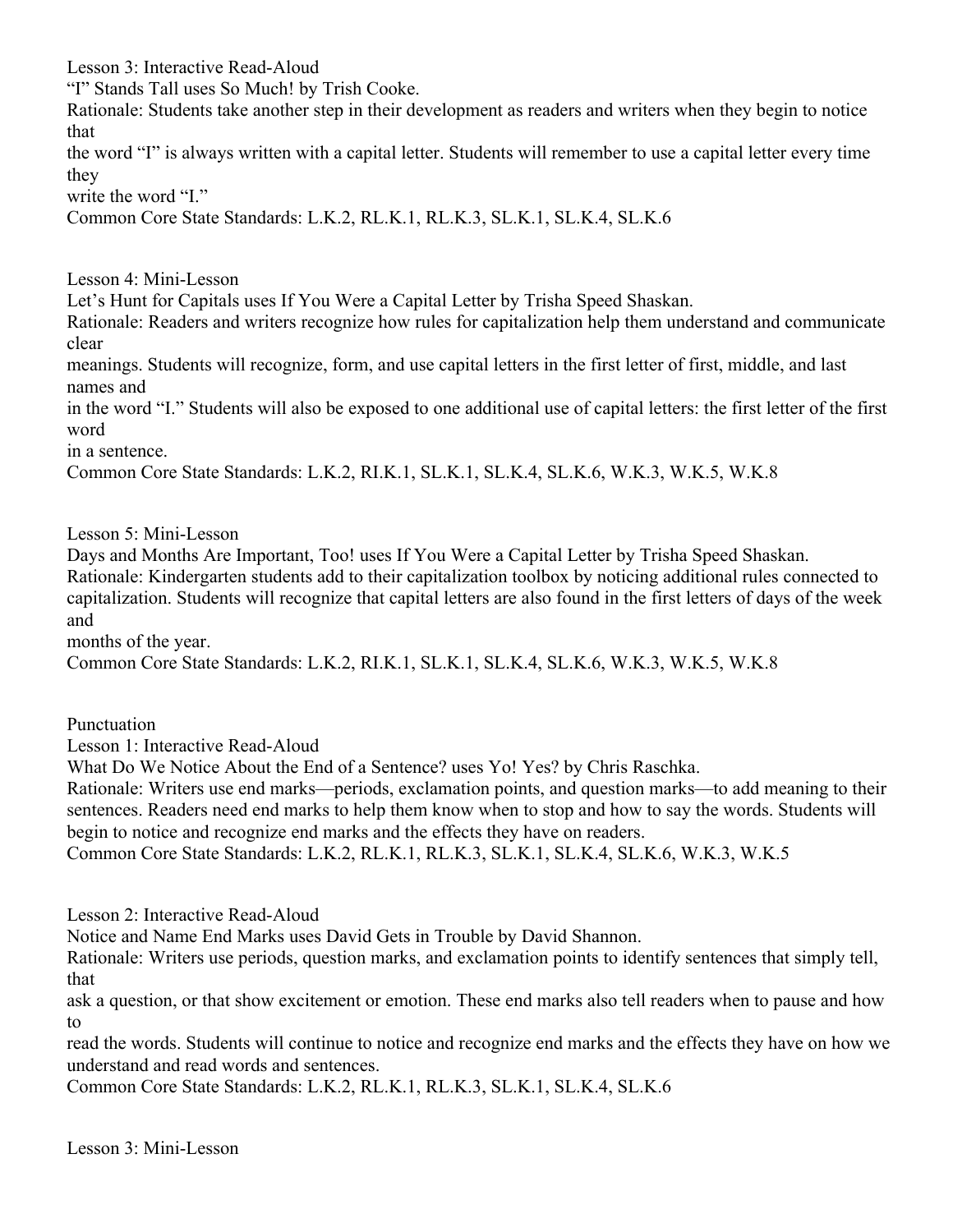Let's Think About Punctuation uses Yo! Yes? by Chris Raschka and David Gets in Trouble by David Shannon.

Rationale: Writers make choices about what end marks to use when they write in order to convey clear messages

to their readers. Students will recognize and begin to use periods, question marks, and exclamation points when

they listen, read, and write.

Common Core State Standards: L.K.2, RL.K.1, RL.K.3, SL.K.1, SL.K.4, SL.K.6, W.K.3, W.K.5

Parts of Speech

Lesson 1: Interactive Read-Aloud

Looking for Nouns uses If You Were a Noun by Michael Dahl.

Rationale: Kindergarten students often learn through the environmental print we display in our classrooms. We

label and name important places and things around our classroom and school. We also introduce our students to new students and staff members in the building. Students will learn that the people, places, and things in their

surroundings are called nouns.

Common Core State Standards: L.K.1, RI.K.1, RI.K.3, SL.K.1, SL.K.4, SL.K.6

Lesson 2: Mini-Lesson

Naming Words Are Called Nouns uses David Gets in Trouble by David Shannon.

Rationale: Readers and writers recognize and use nouns in order to convey and understand the "who," "what," and "where" in texts. Students will recognize that nouns name the people, places, and things in their school environment.

Common Core State Standards: L.K.1, RI.K.1, RI.K.3, SL.K.1, SL.K.4, SL.K.6, W.K.3, W.K.8

Lesson 3: Mini-Lesson

Name My Noun uses cards with nouns on them for a guessing game.

Rationale: Writers recognize, name, and use nouns in order to show readers people, places, and things. Students

will recognize that nouns are words that name things and that they are important building blocks for sentences. Common Core State Standards: L.K.1, SL.K.1, SL.K.4, SL.K.6, W.K.8

Lesson 4: Interactive Read-Aloud

Words Paint a Picture in Your Mind uses My Mom by Anthony Browne.

Rationale: Writers use modifiers or adjectives to paint compelling, vibrant pictures in their readers' minds. **Students** 

will begin to notice and recognize the role that adjectives play in helping writers create sentences that let readers

see, feel, and experience the text.

Common Core State Standards: L.K.1, RL.K.1, RL.K.3, SL.K.1, SL.K.4, SL.K.6

Lesson 5: Mini-Lesson

Your Attention, Please uses My Mom by Anthony Browne.

Rationale: Writers use specific nouns and strong adjectives or modifiers in order to create engaging images that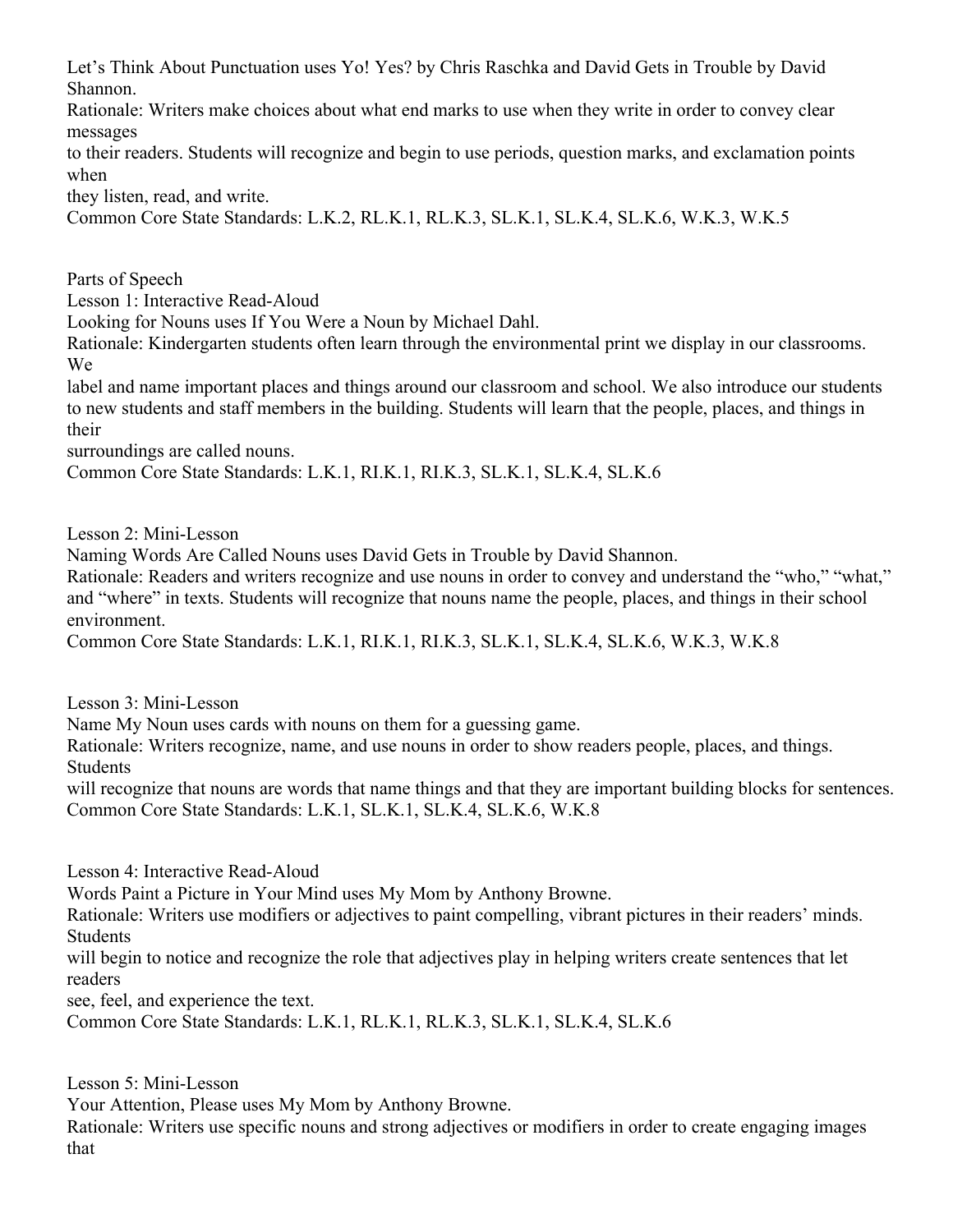will grab and hold their readers' attention. Students will begin to explore how these specific words work together to

create images in their readers' minds and make a story more fun and interesting to read. Common Core State Standards: L.K.1, RL.K.1, RL.K.3, SL.K.1, SL.K.4, SL.K.6

Lesson 6: Mini-Lesson

Verbs Convey Action! uses So Much! by Trish Cooke and the shared text "A Baseball Kind of Day." Rationale: Writers use verbs to convey the actions of the characters in their stories. Students will learn how the part of speech called a verb helps show the action of the story and make the events come alive. Common Core State Standards: L.K.1, L.K.5, RL.K.1, RL.K.3, SL.K.1, SL.K.4, SL.K.6, W.K.3, W.K.8

Lesson 7: Interactive Read-Aloud

Tense Makes a Difference uses Lucky Song by Vera B. Williams.

Rationale: Writers use verb tenses to inform their readers about whether things happen in the past, present, or future. Students will begin to notice the differences between sentences written in the past tense and sentences written in the present tense.

Common Core State Standards: L.K.1, L.K.5, RL.K.1, RL.K.3, SL.K.1, SL.K.4, SL.K.6

Lesson 8: Mini-Lesson

The Past, the Present, and the Future uses Lucky Song by Vera B. Williams and Matthew A.B.C. by Peter Catalanotto.

Rationale: Writers tell stories in the past, present, or future tenses so readers know when things happen. Students

will begin to notice the differences among the past, the present, and the future tenses. With practice, they will then

remember to use these tenses correctly when speaking, when writing stories, and when sharing ideas. Common Core State Standards: L.K.1, SL.K.1, SL.K.4, SL.K.6, W.K.3, W.K.8

Sentence Structure

Lesson 1: Interactive Read-Aloud

Interesting Words Help Make Interesting Sentences uses Max's Words by Kate Banks.

Rationale: Kindergarten students are collecting new words all the time. In this lesson, students will begin to notice

how writers put words together to create interesting—and sometimes hilarious—sentences.

Common Core State Standards: L.K.1, SL.K.1, SL.K.4, SL.K.6, W.K.3, W.K.8

Lesson 2: Mini-Lesson

Frequently Occurring Prepositions uses a list of common prepositions.

Rationale: Writers link prepositions to nouns and pronouns, usually to indicate temporal or spatial relationships.

Students will learn about the prepositions they frequently use in their own conversations, as well as the kinds of

prepositions that appear in the books they read.

Common Core State Standards: L.K.1, SL.K.1, SL.K.4, W.K.8

Culminating Mini-Lesson Culminating Mini-Lesson uses all of the mentor texts from the unit and the shared texts "A Cloudy Day" and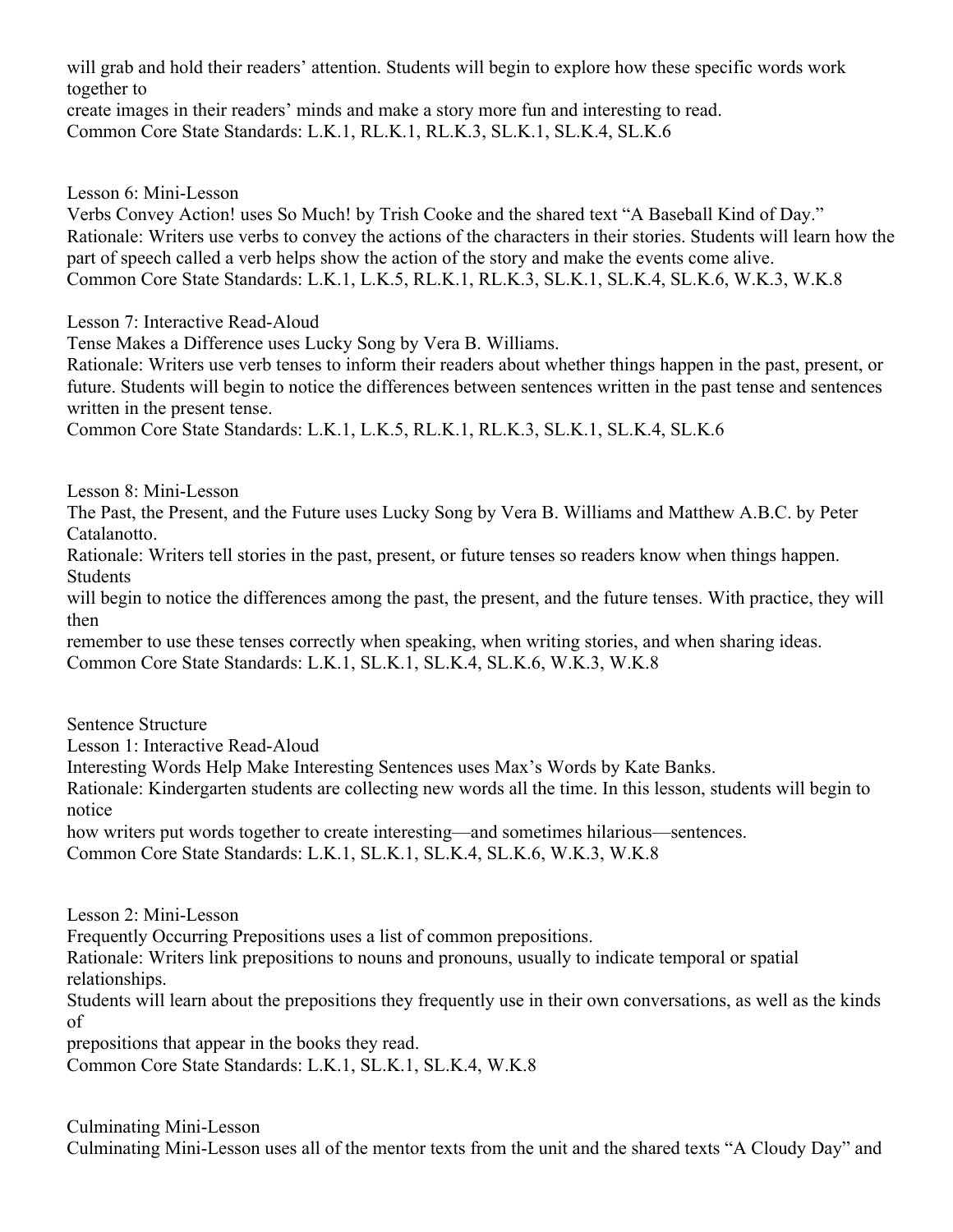"My

Birthday Party."

Rationale: Students have spent time this school year learning about grammar and conventions. For this lesson, students will use all they now know to create interesting and engaging sentences that are worth feeling proud of

and celebrating.

Common Core State Standards: L.K.1, L.K.2, RL.K.1, RI.K.1, SL.K.1, SL.K.4, SL.K.6, W.K.3, W.K.5, W.K.8

# **Integration of career readiness, life literacies and key skills**

| WRK.K-12.P.1 | Act as a responsible and contributing community members and employee.              |
|--------------|------------------------------------------------------------------------------------|
| WRK.K-12.P.5 | Utilize critical thinking to make sense of problems and persevere in solving them. |

# **Technology and Design Integration**

Students will interact with the lessons using the Smartboard.

Utilize programs on the IPad.

Use websites to display literature in various ways for example [www.storylineonline.net](http://www.storylineonline.net/)

Observe and engage with SchoolTube videos.

Use of books on tape and listening center.

Use of Shutterfly Share Site.

Creation and publication of class created books.

CS.K-2.8.1.2.CS.1 Select and operate computing devices that perform a variety of tasks accurately and quickly based on user needs and preferences. Individuals use computing devices to perform a variety of tasks accurately and quickly. Computing devices interpret and follow the instructions they are given literally.

# **Interdisciplinary Connections**

English language grammar and writing conventions are necessary in all disciplines.

# **Differentiation**

Student Strengths and weaknesses will be assessed and monitored, and individualized/differentiated learning will be assigned as appropriate.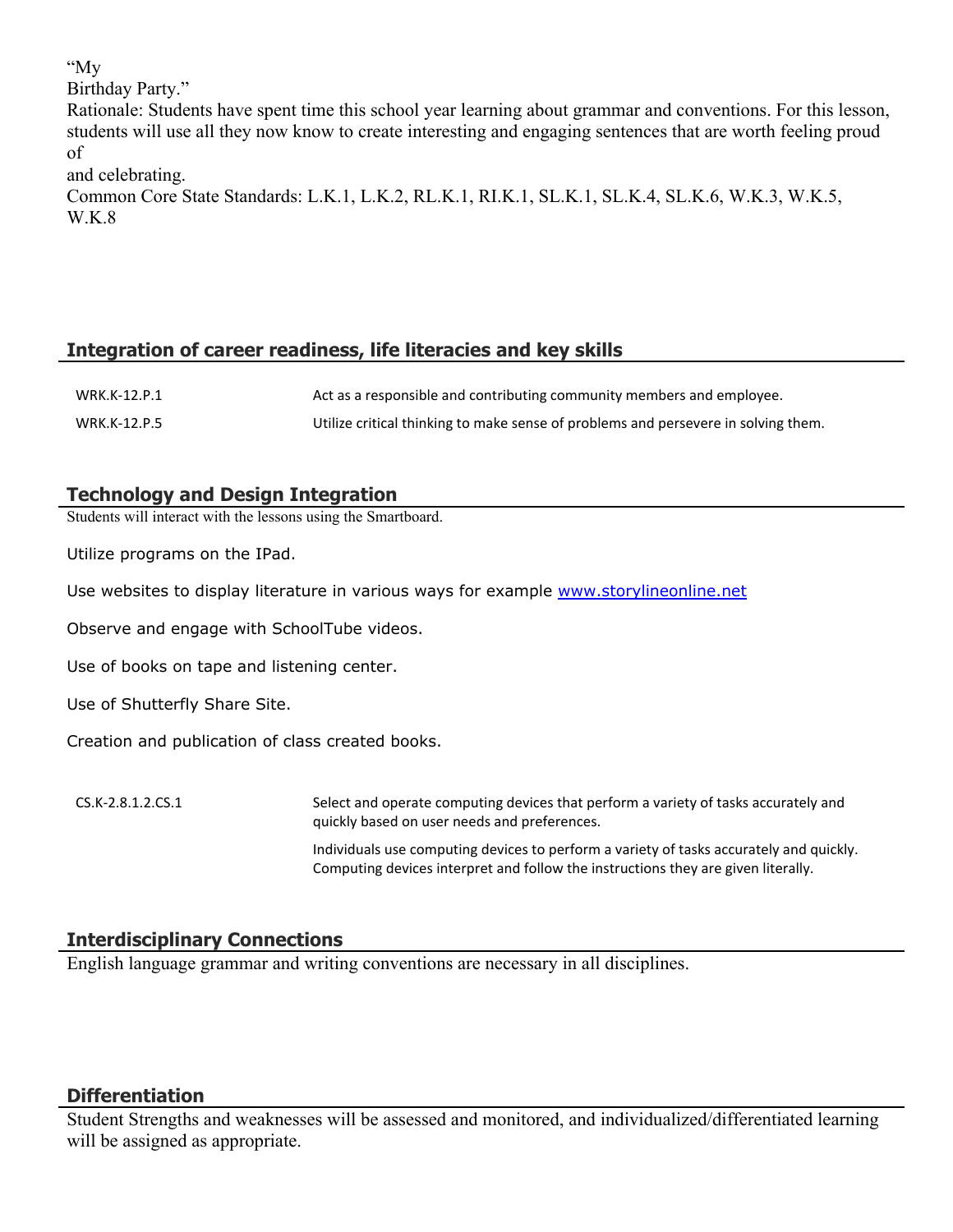- Understand that gifted students, just like all students, come to school to learn and be challenged.
- Pre-assess your students. Find out their areas of strength as well as those areas you may need to address before students move on.
- Consider grouping gifted students together for at least part of the school day.
- Plan for differentiation. Consider pre-assessments, extension activities, and compacting the curriculum.
- Use phrases like "You've shown you don't need more practice" or "You need more practice" instead of words like "qualify" or "eligible" when referring to extension work.
- Encourage high-ability students to take on challenges. Because they're often used to getting good grades, gifted students may be risk averse.

#### **Definitions of Differentiation Components**:

- o Content the specific information that is to be taught in the lesson/unit/course of instruction.
- o Process how the student will acquire the content information.
- o Product how the student will demonstrate understanding of the content.
- o Learning Environment the environment where learning is taking place including physical location and/or student grouping

#### **Differentiation occurring in this unit:**

Students will be encouraged to use more sophisticated grammar conventions in their writing.

For Gifted:

Encourage students to explore concepts in depth and encourage independent studies or investigations. Use thematic instruction to connect learning across the curriculum. Encourage creative expression and thinking by allowing students to choose how to approach a problem or assignment. Expand students' time for free reading. Invite students to explore different points of view on a topic of study and compare the two. Provide learning centers where students are in charge of their learning. Brainstorm with gifted children on what types of projects they would like to explore to extend what they're learning in the classroom. Determine where students' interests lie and capitalize on their inquisitiveness. Refrain from having them complete more work in the same manner. Employ differentiated curriculum to keep interest high. Avoid drill and practice activities. Ask students' higher level questions that require students to look into causes, experiences, and facts to draw a conclusion or make connections to other areas of learning. If possible, compact curriculum to allow gifted students to move more quickly through the material. Encourage students to make transformations- use a common task or item in a different way. From

http://www.bsu.edu/web/lshasky/Forms/Interventions/Gifted.pdf

#### **Modifications & Accommodations**

Refer to QSAC EXCEL SMALL SPED ACCOMMOCATIONS spreadsheet in this discipline.

#### **Modifications and Accommodations used in this unit:**

EP accommodations, and modifications will be in place, and teacher assigned modifications and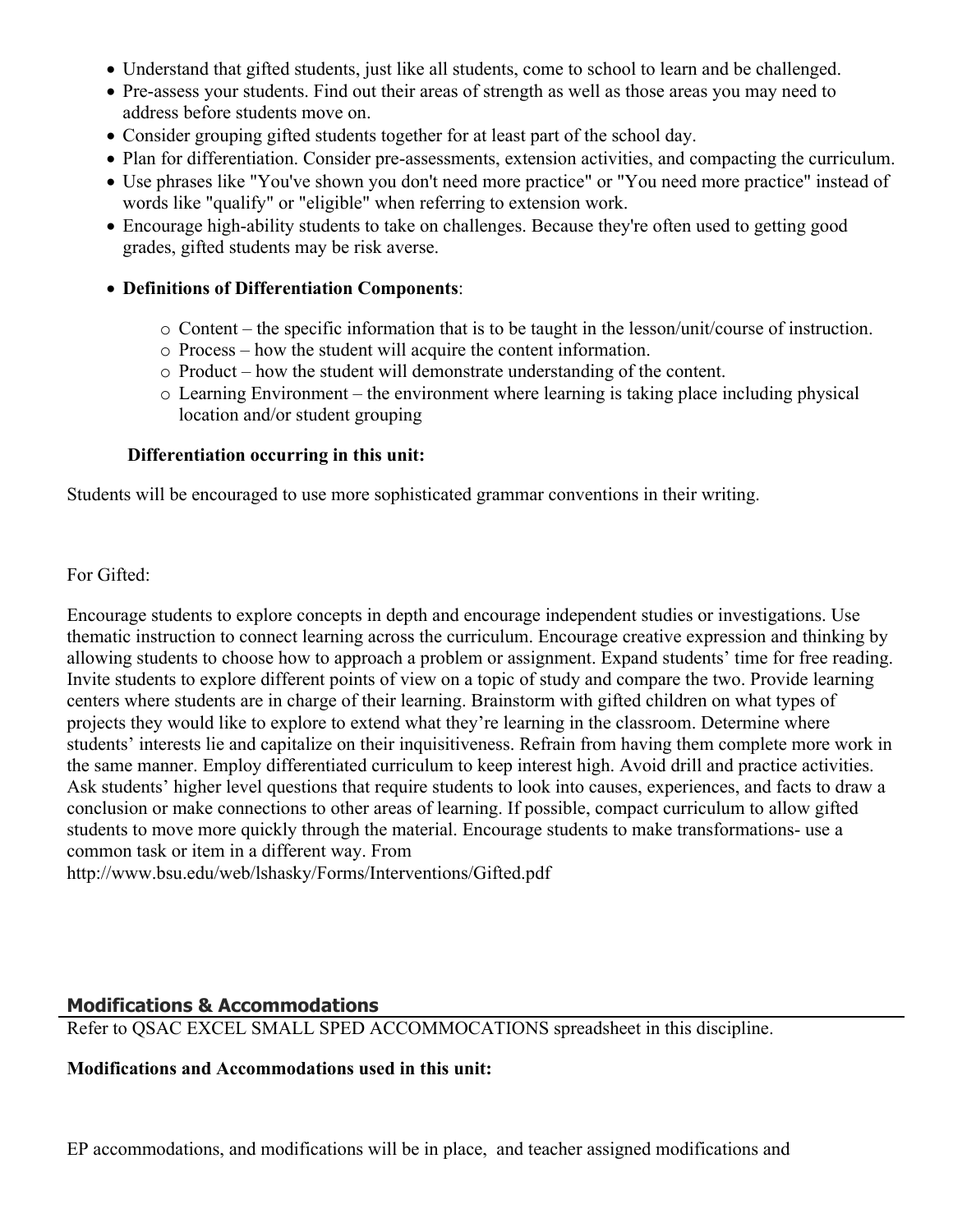accommodations will be assigned, assessed, and monitored as deemed necessary.

## **Benchmark Assessments**

**Benchmark Assessments** are given periodically (e.g., at the end of every quarter or as frequently as once per month) throughout a school year to establish baseline achievement data and measure progress toward a standard or set of academic standards and goals.

#### **Schoolwide Benchmark assessments:**

Aimsweb benchmarks 3X a year

Linkit Benchmarks 3X a year

DRA

#### **Additional Benchmarks used in this unit:**

Student Performance Checklist

Teacher Observation

# **Formative Assessments**

Assessment allows both instructor and student to monitor progress towards achieving learning objectives, and can be approached in a variety of ways. **Formative assessment** refers to tools that identify misconceptions, struggles, and learning gaps along the way and assess how to close those gaps. It includes effective tools for helping to shape learning, and can even bolster students' abilities to take ownership of their learning when they understand that the goal is to improve learning, not apply final marks (Trumbull and Lash, 2013). It can include students assessing themselves, peers, or even the instructor, through writing, quizzes, conversation, and more. In short, formative assessment occurs throughout a class or course, and seeks to improve student achievement of learning objectives through approaches that can support specific student needs (Theal and Franklin, 2010, p. 151).

#### **Formative Assessments used in this unit:**

**Discussions** 

Writing practice and worksheets

Teacher conferences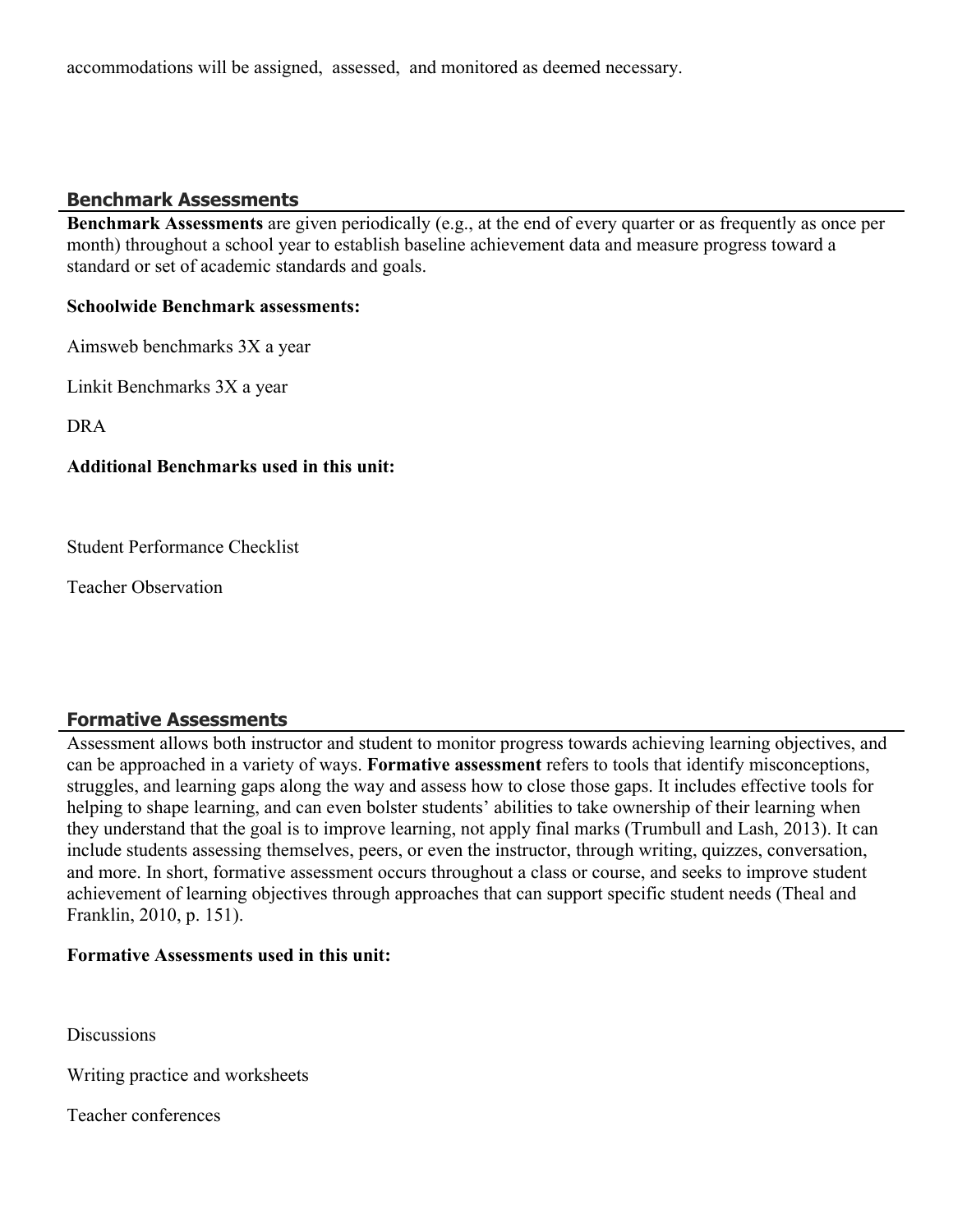# **Summative Assessments**

**Summative assessments** evaluate student learning, knowledge, proficiency, or success at the conclusion of an instructional period, like a unit, course, or program. Summative assessments are almost always formally graded and often heavily weighted (though they do not need to be). Summative assessment can be used to great effect in conjunction and alignment with formative assessment, and instructors can consider a variety of ways to combine these approaches.

#### **Summative assessments for this unit:**

Assessments on grammar and writing conventions as developed in the units.

Teacher made assessments for grammar and writing conventions.

# **Instructional Materials**

Schoolwide, Inc. "Grammar grade Kindergarten" teacher instructional unit

Mentor texts as noted in lessons above.

Additional instructional worksheets and lessons as deemed needed by individuals and classes.

Smartboard tutorials

#### **Standards**

| LA.K.CCSS.ELA-Literacy.W.K.3  | Use a combination of drawing, dictating, and writing to narrate a single event or several<br>loosely linked events, tell about the events in the order in which they occurred, and<br>provide a reaction to what happened. |
|-------------------------------|----------------------------------------------------------------------------------------------------------------------------------------------------------------------------------------------------------------------------|
| LA.K.CCSS.ELA-Literacy.W.K.5  | With guidance and support from adults, respond to questions and suggestions from peers<br>and add details to strengthen writing as needed.                                                                                 |
| LA.K.CCSS.ELA-Literacy.W.K.8  | With guidance and support from adults, recall information from experiences or gather<br>information from provided sources to answer a question.                                                                            |
| LA.K.CCSS.ELA-Literacy.SL.K.1 | Participate in collaborative conversations with diverse partners about kindergarten topics<br>and texts with peers and adults in small and larger groups.                                                                  |
| LA.K.CCSS.ELA-Literacy.SL.K.4 | Describe familiar people, places, things, and events and, with prompting and support,                                                                                                                                      |